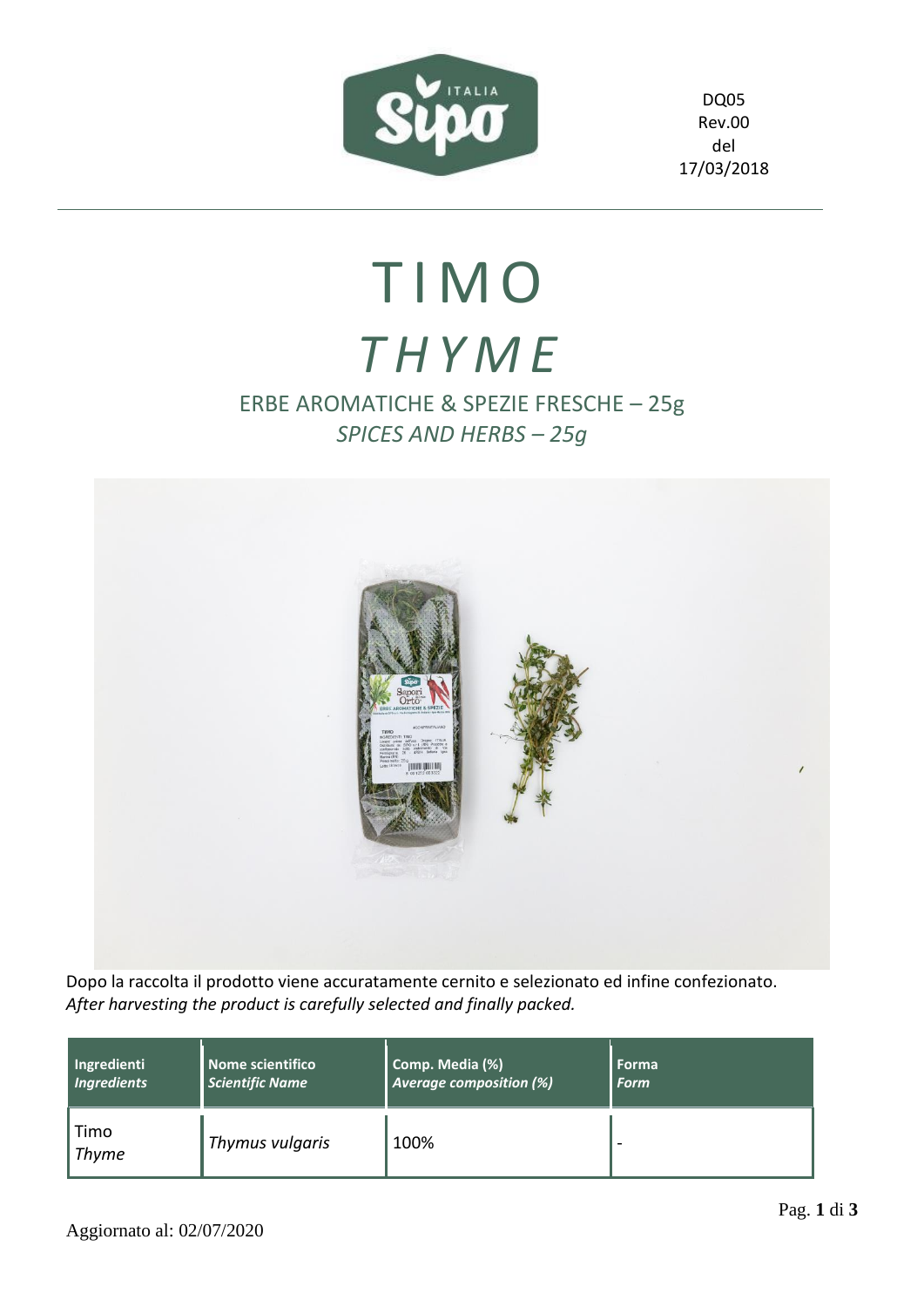## PACKAGING

| <b>Tipo confezione</b>                                      | Vassoio in $PET - 19x7, 5x3, 5$ cm                         |
|-------------------------------------------------------------|------------------------------------------------------------|
| Type of package                                             | Tray in $PET-19x7,5x3,5$ cm                                |
| Atmosfera protettiva<br>Modified atmosphere packaging (MAP) | NO                                                         |
| <b>Codifica lotti</b>                                       | gg/mm/aa                                                   |
| Lots encoding                                               | dd/mm/yy                                                   |
| Pezzi per collo                                             | 8 pezzi in cartoni 30x40x7,5 cm                            |
| Pieces per box                                              | 8 pieces in cardboard boxes 30x40x7,5 cm                   |
| <b>Pallettizzazione</b>                                     | Bancali 80x120: 8 colli per strato; 26 strati per pallet   |
| Palletizing                                                 | Pallets 80x120: 8 packages per layer; 26 layers per pallet |

**ETICHETTE** 

*LABEL*



**Temperatura di Trasporto**: con mezzi refrigerati e nel rispetto della catena del freddo *Transport Temperature: with refrigerated vehicles and by maintaining cold chain*

**Shelf-Life**: - *Shelf-Life: -*